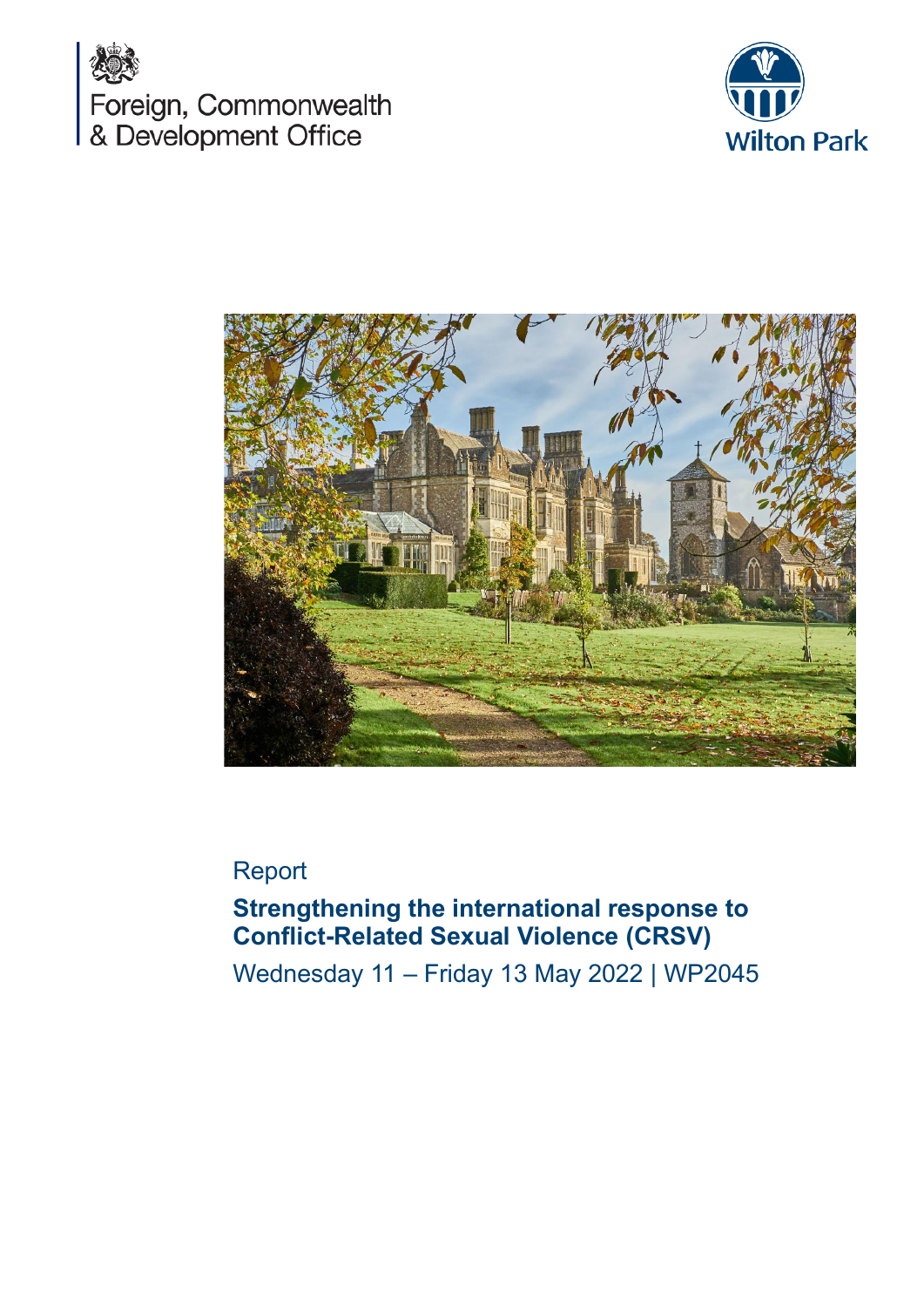



# Report

# **Strengthening the international response to Conflict-Related Sexual Violence (CRSV)**

# Wednesday 11 – Friday 13 May 2022 | WP2045

#### **In association with the Foreign, Commonwealth and Development Office**

## **Executive summary**

Wilton Park and the United Kingdom (UK) Foreign, Commonwealth and Development Office (FCDO) hosted this conference in May 2022, bringing together over 60 global experts, including representatives from survivor networks, civil society, UK and partner governments, academia, the International Committee of the Red Cross and advisers to the International Criminal Court (ICC).

Through an exchange of good practice and lessons learned, the Wilton Park conference considered which responses have worked well, areas of shortfall and what more is needed to build international momentum, ensuring that survivor insights and needs are central to action. It explored campaigns such as the Dr. Denis Mukwege Foundation's 'Red Line Initiative', the draft Crimes Against Humanity Convention and the UK's proposal for a new conflict-related sexual violence (CRSV) Convention.

The core recurring themes from the Wilton Park conference were:

- **Progress**: a strong desire to build on previous initiatives and best practice, ensuring coherence across initiatives and avoiding silos, with an emphasis on drawing and building upon the evidence base.
- **Partnerships**: the importance of effective collaborations with diverse stakeholders, and for the UK to work meaningfully with States, civil society, expert practitioners, international organisations and, crucially, survivor networks.
- **Principles**: the importance of policy development better reflecting survivor needs and experiences, inclusive of minority and marginalised groups as well as the need for long-term, sustainable funding and resourcing.

This report sets out the key recommendations, many of which will need further detailed consideration.

### **Terminology and Scope**

This report uses the general term 'survivor' to describe a person who has suffered from CRSV, while acknowledging and respecting each individual's right to choose the most appropriate language to express their experience.

The report does not seek to reflect the individual experiences or opinions of event participants, including survivors, but rather it is a summary of the main discussion points and outcomes from the dialogue.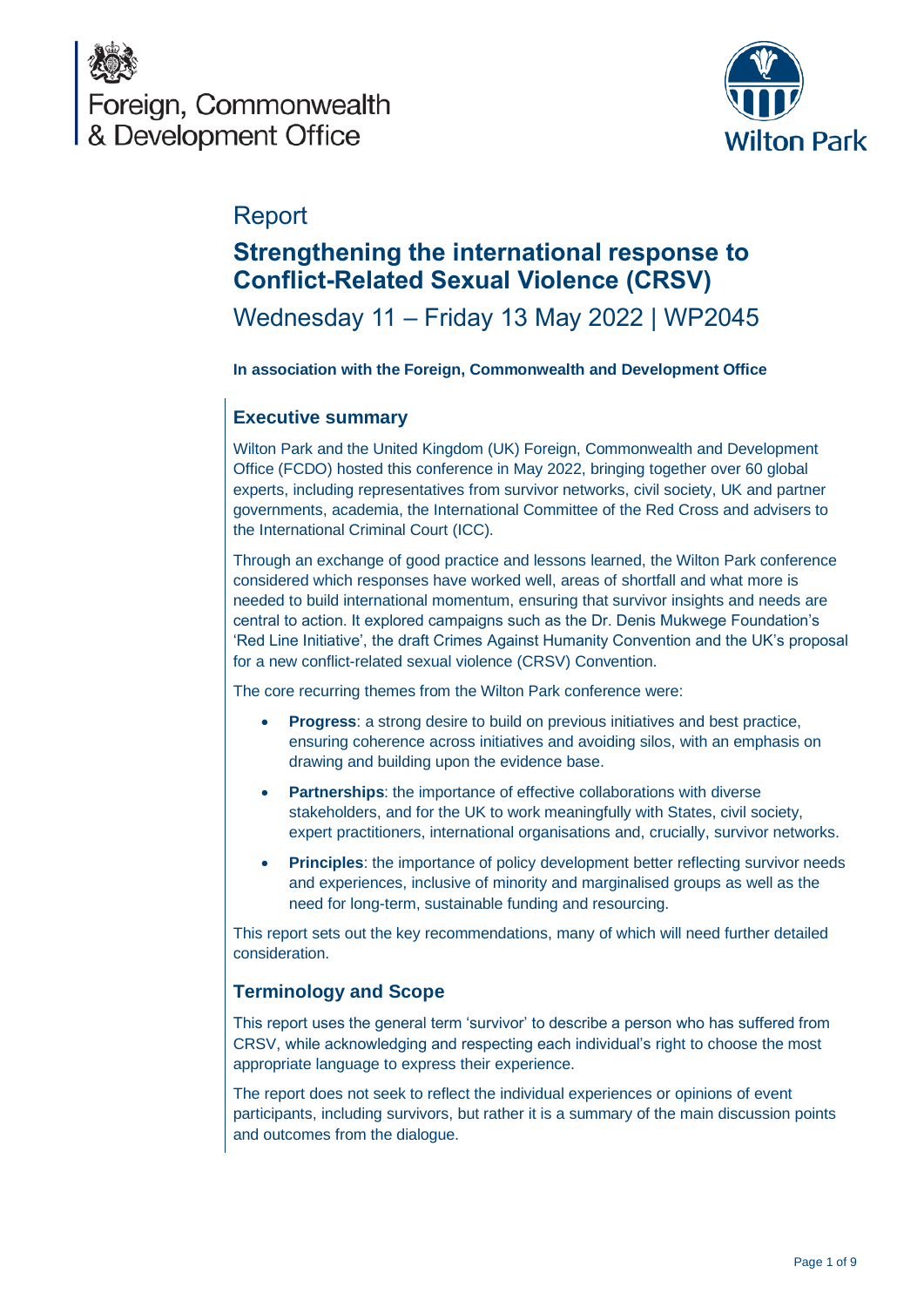## **Background**

- 1. In 2012, the UK launched the Preventing Sexual Violence in Conflict Initiative (PSVI)<sup>1</sup> with the goal of galvanising the international community into tackling CRSV, by breaking the international silence and ending the culture of impunity.
- 2. The first international policy conference on PSVI took place at Wilton Park in November 2012. The first Global PSVI Summit was held in London in 2014 and convened over 120 States and other stakeholders.
- 3. In November 2021, the UK Foreign Secretary Liz Truss pledged to improve global responses to CRSV and work towards its elimination, including through exploring a new CRSV Convention. Officials have since been scoping the parameters and potential international support for a new CRSV initiative. The UK aims to progress understanding of CRSV as a key global security issue and strengthen international approaches to its prevention and response.
- 4. The Wilton Park conference is one of a number of discussions being held in the run up to the UK hosted international PSVI conference scheduled from 28-30 November 2022.

## **Country-specific focus**

- 5. **Lessons learned and good practice** examples were drawn out from different country contexts:
	- Building on past election-related violations in **Kenya**, including sexual violence, survivors' networks are actively monitoring for early warning signs and liaising with national authorities ahead of the summer's upcoming elections.
	- The **Democratic Republic of the Congo** has made concerted efforts to prohibit military use of child soldiers. Children have been educated on gender equality, and specialised police teams established to handle sexual violence cases. The Ligne Verte hotline provides free support and referrals to survivors, and one stop centres have been established. The government has been considering a reparations fund, starting with CRSV survivors and then moving onto other grave violations. However, ongoing instability, lack of long-term funding and infrastructure in rural areas remain critical challenges.
	- **Colombia**'s peace agreement is the world's first to have gender at its core. It established a gender sub-commission to review all the peace documents from a gender perspective and survivors have been empowered and placed at its centre. Proposals come directly from survivors, including minority and LGBTQI+ communities.
	- In **Iraq**, parliament passed the Yazidi Survivors Law which provides a reparations framework for many survivors of Islamic State crimes, including women and girls subjected to sexual violence.
	- Sexual violence is already a feature of the **Russia/Ukraine** conflict. Recording and documentation of evidence has begun, with the International Protocol on the Documentation and Investigation of Sexual Violence in Conflict already being used by some investigation teams; however, there are concerns over a 'perfect storm' of over-documentation leading to potential further traumatisation of survivors. The broader legal context surrounding women's rights in neighbouring States was highlighted, including strict regulation of sexual and reproductive health services.

Sexual violence "is as destructive as an artillery shell. It is used conspicuously, systematically to humiliate and terrorise populations"

<sup>1</sup> [https://www.gov.uk/government/policies/sexual-violence-in-conflict.](https://www.gov.uk/government/policies/sexual-violence-in-conflict)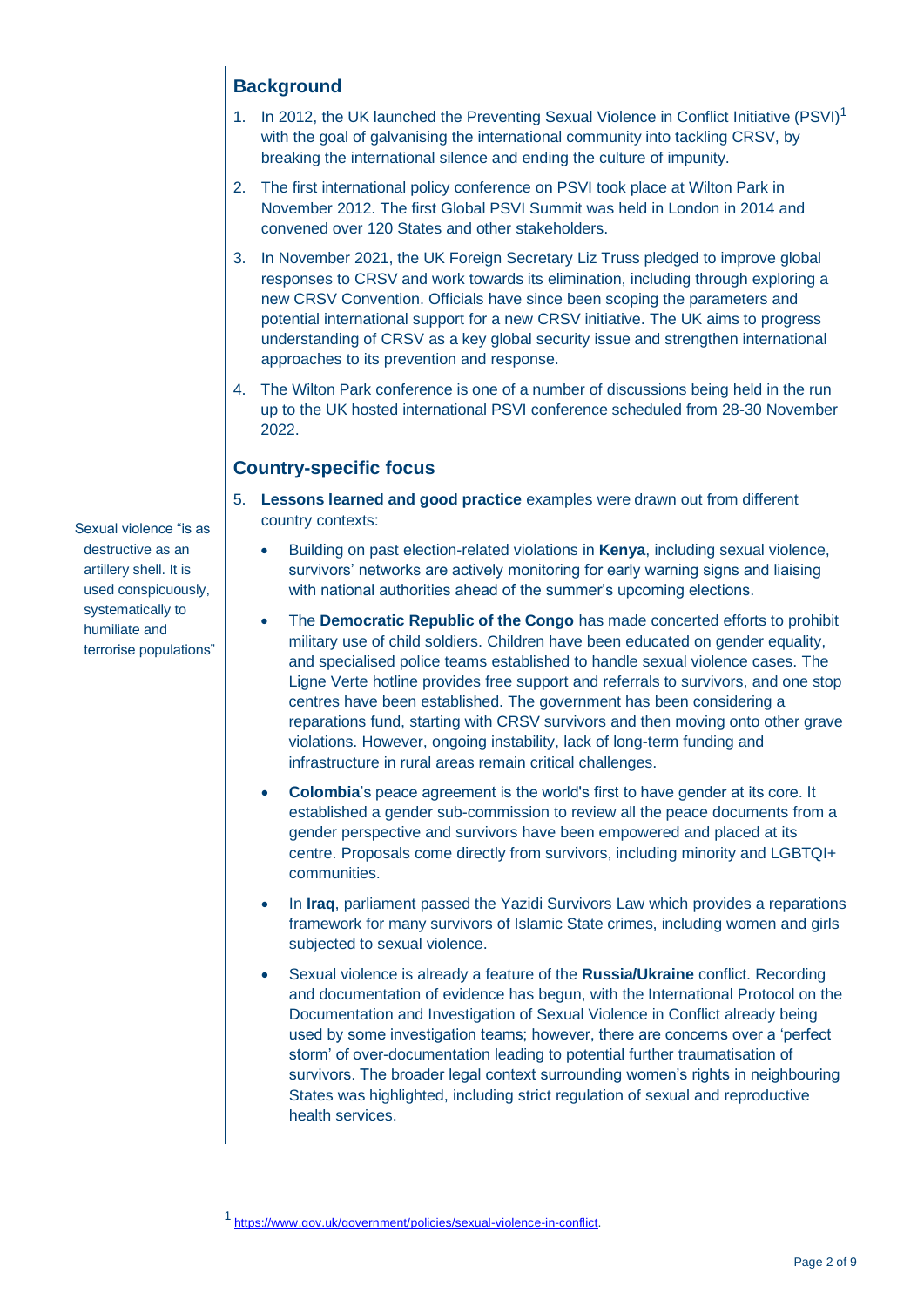- The international community should continue shining a light on CRSV, wherever it occurs.
- Further efforts and research should be undertaken to evaluate and learn what works on CRSV prevention and response.
- Forums should be established for conflict-affected States to exchange experiences, to debate and disseminate best practice on implementation.
- Ensure consideration of gender, and gender-based violence (GBV), in future peace agreements, to facilitate cultural shifts in times of peace as well as conflict.

### **Underlying social norms and gender inequality**

- 6. There is currently a **highly polarised environment** on anything related to 'gender', with a divergence between States pursuing progressive and inclusive language and approaches, and States regressing on LGBTQI+ issues and women's sexual and reproductive health rights. **Rhetoric on refugees** makes it particularly difficult for people fleeing from sexual violence. **Radical diplomacy** is needed to mitigate wars and violence. The **Covid-19 pandemic** has stalled gender equality efforts and increased rates of GBV.
- 7. **Very few men, in any sector, are leading international or domestic dialogues on CRSV**. Topics perceived as **'women's issues' remain side-lined and underfunded**, and significant gaps surround gender mainstreaming. CRSV is frequently siloed, despite the continuum between violence against women and girls in times of peace, and of conflict. Sexual violence occurring on the side-line, or as conflict dies down, for example in internally displaced person's camps, rarely receives attention. Efforts to tackle CRSV and prevent sexual exploitation and abuse (PSEA) linked to conflict, for instance perpetrated by the UN and humanitarian responders, are also often siloed. For example, in Syria humanitarian aid deliveries have been used by community leaders for years as a tool for perpetrating SEA.
- 8. There are similarly few prosecutions of **sexual violence against humanitarian workers**. Consequences instead lean towards the withdrawal of staff and humanitarian aid, leading to the increased vulnerability of the left behind civilian populations.
- 9. Conversations and engagement should **not be limited to likeminded communities**. Gender, CRSV and PSEA should be mainstreamed throughout prevention and response initiatives. There remains **a lack of effective cross-sector mitigation** and despite decades of awareness raising, humanitarian responses all too often include basic failings, such as lack of secure toilet facilities and well-lit areas. Programmes delivering food and cash can increase, or even cause, GBV incidents without appropriate gender analysis and targeted implementation.
- 10. Systemic failures within national militaries and law enforcement should be tackled, with reforms to such **highly masculinised environments** which foster gender inequities, discrimination and violence. Even a small increase in **women's presence in peacekeeping** patrols can have a substantial impact on rates of SEA.

Conflict-related sexual violence is often siloed, or side-lined with 'women's issues'"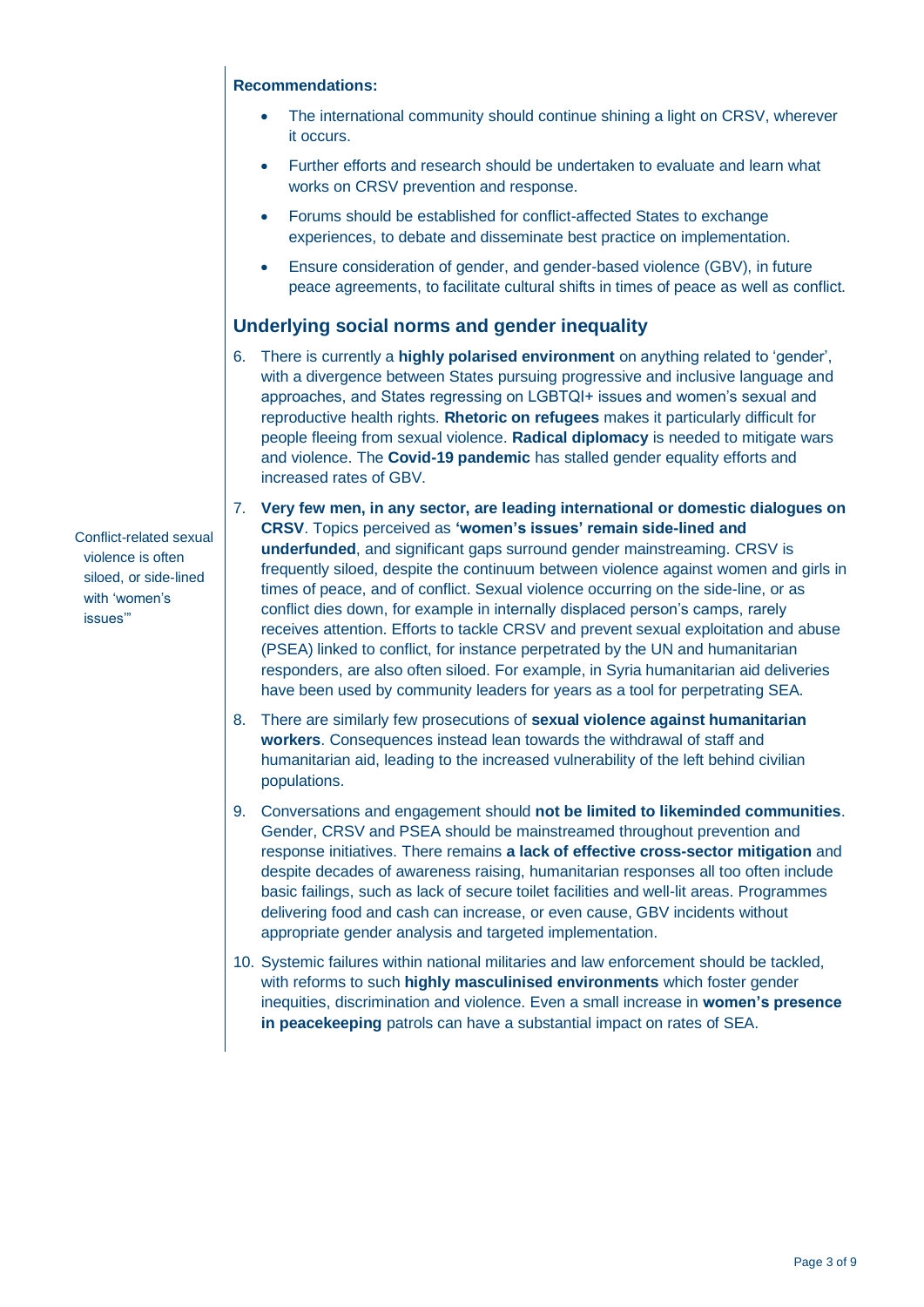11. The link between existing research and application in policy-making could be strengthened. There is a weak evidence base of research and understanding on the links between CRSV and pre/post-conflict gender inequalities. **Research gaps exist** on changes in warfare dynamics and CRSV usage, including increases in online sexual violence or its perpetration in the space of terrorism and violent extremism. Research on social and gender norms, GBV and CRSV should consistently pursue an **intersectional approach**, ensure appropriate **data disaggregation** and inclusion of a **plurality of lived experiences**. Universities, concerned over safeguarding, are frequently **hesitant on survivor engagement**, but survivors should be central to research and study design.

#### **Recommendations:**

- Continue efforts to promote gender mainstreaming and enhance co-ordination between groups and experts to remove silos surrounding CRSV and PSEA.
- Engage men from key sectors, such as political, military and judiciary, in CRSV dialogues and enhance their awareness of CRSV perpetration and impact.
- Scaling-up should occur on activities which are shown beneficial in tackling and reframing harmful social norms and promoting gender equality.
- Building positive social norms and embedding gender equality needs to occur at community level, nationally and internationally, alongside developing strong institutions to promote and enforce these principles.
- Enhance the presence of women in military and peacekeeping operations, including in UK armed force deployments.
- Commission intersectional, survivor-driven research to identify evidence-based CRSV solutions.

### **Pursuing a survivor-centred approach**

- 12. For survivors, the impact of abuse is deeply personal and traumatic, with stigma and shame just the tip of the iceberg. We are evolving and learning on a journey towards best approaches for survivors and overcoming obstacles. There is a need to **shift the shame and fear** from the survivor onto the perpetrator, and faith leaders can be critical to this norm change. It is important to **engage with the influencers of armed groups** on their practices and beliefs on sexual violence.
- 13. There is a broad awareness that GBV happens in all communities, yet the same assumption is not made in relation to the conduct of hostilities. States and organisations taking action on sexual violence could consider implementing a **reverse burden of proof**, including in times of conflict. For instance, assuming that CRSV will be occurring in a conflict-context and following appropriate steps to mitigate and respond, rather than waiting for the first survivors to come forward.
- 14. **Sequencing** is key to effectively implementing a **survivor-centred approach**. Whilst criminal accountability is important, for a survivor this is several steps down the line. Ensuring initial, and ongoing, provision of appropriate medical and psychological support will aid survivor recovery, promote a relationship of trust, enhance documentation quality, and reduce risks of evidence tainting.
- 15. A **trauma-informed approach** should be at the forefront. The draft Global Code of Conduct for Investigating and Documenting CRSV (the Murad Code) has helped with positive, safe survivor engagement, but more can be done to ensure appropriate referrals, understanding of capacity and consent, and comprehensive psychosocial support for survivors, including as witnesses in justice proceedings. **Survivor expectations** should be recognised and sensitively managed.

"We need to consider conflict-related sexual violence not as an event, but as a process. An event is a limited moment in time, but for survivors healing is a process"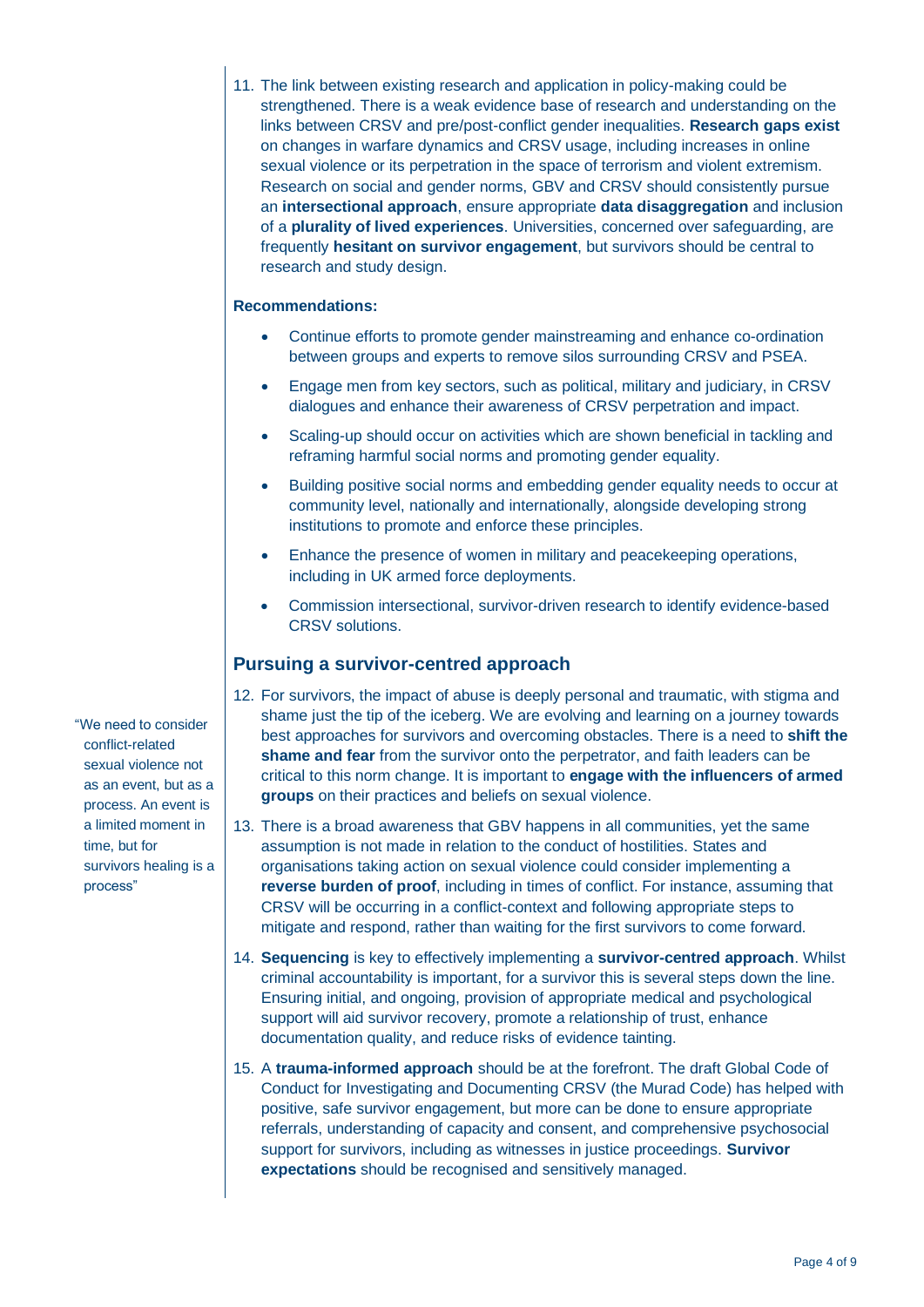- 16. **Survivors' voices must be the guiding action** in CRSV prevention and response policy and programming, from the inception through to implementation. In terms of programme design, a condition of future projects might be co-creation and detailed survivor engagement provisions, whilst measures for monitoring and evaluating success could include meaningful survivor involvement and comprehensive feedback.
- **17.** When provided with adequate resources, support, and a platform, as well as sufficient information to make a conscious, informed decision many 'vulnerable' survivors can be empowered to speak for themselves and make their own decisions on engagement. **Perceived vulnerability is not an excuse** when deciding on survivor engagement. Age can impact survivors' ability to speak out, and there is often a **fear of engaging with those under 18,** either as direct survivors or as children born of CRSV. Yet, particularly older children can, and should, be encouraged to meaningfully participate. **Education, both in prevention and response**, can be key to engaging with young persons whether as a survivor or potential perpetrator.
- 18. Past proposals for the creation of **global survivors' network** were recalled, to enable survivors' shaping of CRSV actions, with discussion on:
	- **Survivor empowerment**: ensure survivors can actively define their needs and requirements.
	- **Adequate representation of survivors**: to help demonstrate the diversity of experiences and contexts of survivors. With challenging examples raised of involving survivors from contexts where they are currently unable/unsafe to speak out, such as Afghanistan.
	- **Network structure**: creating an effective platform for a plurality of survivor engagement, and establish structures for meaningful survivor consultations.
	- **Sustainable funding**: for potentially paid staff, volunteer travel costs and time off work, or survivor access to the network through e.g. mobile data. With donors looking to justify support through demonstrable impact.

- Establish and ensure long-term funding for a global survivors' network.
- Rethink traditional homogenous survivor groupings, for instance actively engage with those under 18 and recognise their agency
- Necessitate genuine project co-creation with survivors as a future funding condition.
- Consider a reverse burden of proof when engaging in CRSV mitigation and response.
- Consult on potential justice avenues for survivors who have already 'overtold' their stories.

#### **Funding and increasing women's participation**

19. Local women's rights organisations are taking on a high burden in responding to conflict crises, yet remain **woefully underfunded**. These organisations are the **frontline responders**; they have strong networks of national and local contacts, know what translates well at a grassroots level, and how to overcome barriers. Yet, globally, they lack sufficient resources to **deliver long-term transformative change**.

"The least powerful and least funded local women's rights organisations - are taking on the highest burden of responsibilities"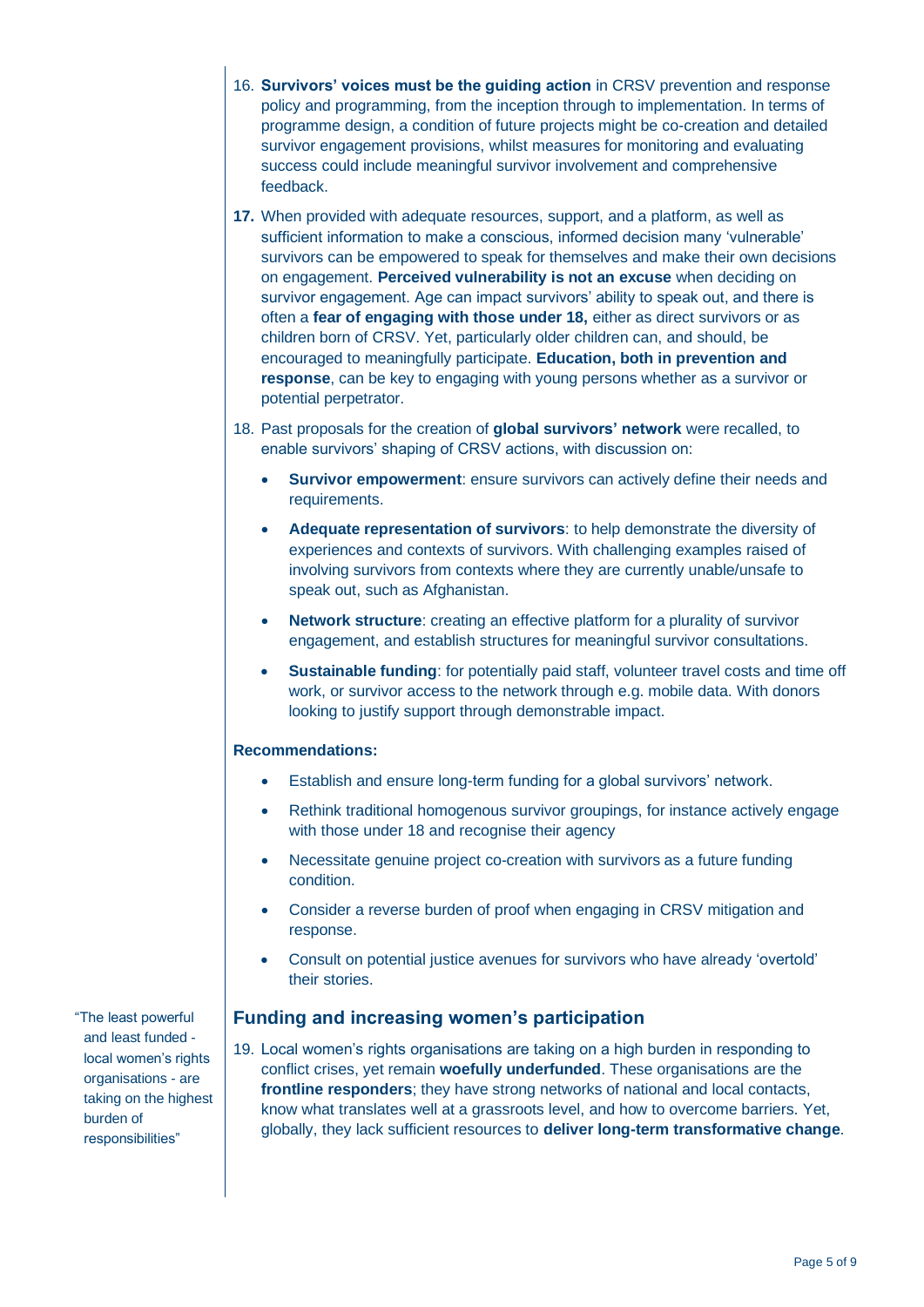- 20. Administrative requirements and reporting to donor governments can place **an overwhelming burden** on CRSV projects. This could potentially be addressed through permitting **clustering of small, grassroots projects** or by reducing administrative and reporting levels for small grants. Positive examples of **flexible funding** from donors were highlighted in response to the Covid-19 pandemic, which could be mirrored on CRSV responses. Funding applications, even for small organisations, can be **inflexible and bureaucratic**, particularly for organisations without specialist grant writers. A system could be created enabling smaller projects and organisations to gain funding, while also mentoring them on issues such as capacity-building, safeguarding, data protection, and good corporate governance as well as exit and legacy planning.
- 21. There is under-utilisation and **engagement with the well-resourced private sector**, which could be incentivised to fund or resource CRSV initiatives. Although caution was expressed on private sector involvement, amid concerns that some private entities might 'green-wash' their activities, may be potential perpetrators of human rights violations and may jeopardise survivor protection.
- 22. Women should be **meaningfully engaged** in conflict prevention and peace-building. There is often competition to be at decision-making tables, and it is important to allow broad, intersectional representation to avoid a hierarchy or competition between groups impacted by conflict.
- 23. Engagement between local women's organisations and faith leaders can be a powerful tool, particularly when combatting CRSV stigma and underlying norms. It is important to reflect further on the Declaration of Humanity by leaders of faith and leaders of belief.

- Increase flexible funding for women-led grassroots organisations. Reduce the bureaucracy surrounding funding applications for small organisations and codeliver funding with organisational knowledge and skills building.
- Continue to develop, implement and monitor Women, Peace and Security national action plans for fragile and conflict-affected States.
- Systematically engage women mediators in peace-building processes.
- Promote movement building between local women's organisations and faith leaders.

### **Building awareness of existing commitments, tools and guidance**

- 24. Potential value was highlighted in **mapping existing State commitments** on CRSV, including under international and regional agreements, as well as voluntary declarations. This could establish how international commitments have been translated into national laws or effective action. It would serve as a useful advocacy and lobbying tool, and help to drive home enforcement of existing CRSV measures.
- 25. Going forward, there needs to be **increased coordination** of different initiatives and commitments made over past few years. Establishing **cross-sector communities of practice on CRSV** is one idea for enhanced coordination.
- 26. There are significant gaps in institutional memory of existing tools and guidance on CRSV, arising from factors such as staff turnover. In terms of embedding what already exists on CRSV, the concept of an international repository, such as a Centre for Excellence, was discussed, which could gather and promote know-how from States and civil society. It should be easily accessible and searchable, including versions for grassroots organisations and survivors. Although questions were raised for example on its hosting and management, longevity and funding.

"A recurring frustration is the overall lack of institutional memory"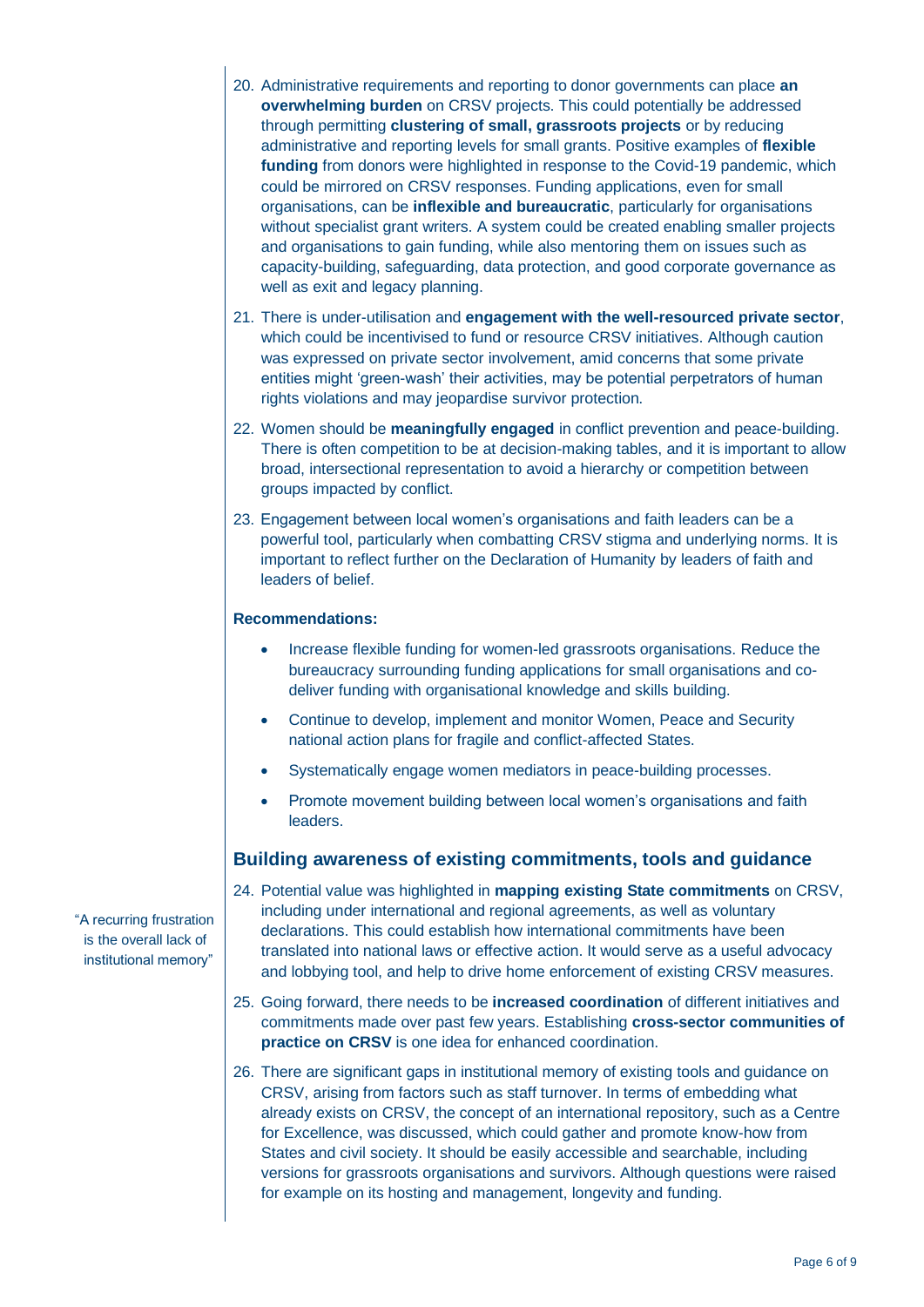- Undertake a mapping exercise of existing State commitments on CRSV, under international and regional agreements, as well as voluntary declarations. Obtain maximum value through implementation of existing commitments.
- Coordinate existing and future CRSV initiatives to ensure harmonisation and effective implementation.
- Develop an international repository for existing and future tools and guidance on CRSV.

### **Justice and accountability**

- 27. There is **already a substantial body of law which criminalises CRSV**, yet challenges remain particularly surrounding domestic implementation and a lack of CRSV prosecutions. Lessons learned from stable settings should be leveraged. An evidence base should be established on drivers for CRSV, and the surrounding culture of impunity.
- 28. The ICC and other international criminal justice systems are necessary, but **effective domestic systems are vital**. Many contexts struggle to handle even domestic cases of sexual violence. Countries should not just be pushed on existing frameworks, but rather **supported towards implementation**. For example, Japan provides a legal drafting service to other Asian States, to avoid simply exporting its own system but rather helping States develop their own legal systems.
- 29. **Justice is a broad concept**, and considering criminal justice alone is a disservice to survivors. Justice can encapsulate access to education, livelihoods, a broad range of **holistic reparative measures**. Impactful CRSV justice initiatives may still be a drop in the ocean, but there are some positive examples to build upon.
- 30. Ongoing attention should be paid to the **rights of the accused**, for instance the presumption of innocence and pre-trial detention issues. In situations with weak rule of law, **political influence** on the judiciary or legal professionals cannot be discounted.
- 31. There is also an **ethical responsibility to those engaging in any accountability process**, including survivors, from the first moment of interaction until potentially years after testifying. There are still too few examples of **meaningful witness protection** exercises. **Specialised investigation and prosecution units** can provide support to survivors, but run the risk of further silos without efforts to ensure cross-training and knowledge integration into the wider non-specialist sector.
- 32. Initiatives working in this space were explored, including:
	- Dr. Denis Mukwege Foundation's **'Red Line Initiative'**: a five year strategy involving bold and new thinking to put an end to CRSV, including but not limited to the exploration of a new convention. Elements include a clear, moral rejection and outcry against CRSV in all its forms, State responsibility and building political will. A UK funded expert conference has been held on the international treaty making process.
	- The **draft Crimes Against Humanity Convention**: groundwork began in 2008, initiated as a project of Washington University School of Law, and then picked up by the International Law Commission in 2013. Following revisions to the draft text, it has sat for several years with the UN General Assembly's Sixth Committee. To achieve progress, State champions are needed to back the initiative and a clear timetable set for its progression.

"It is critical that any initiative identifies a clear 'value-added', with objectives to best serve survivors and those working with them"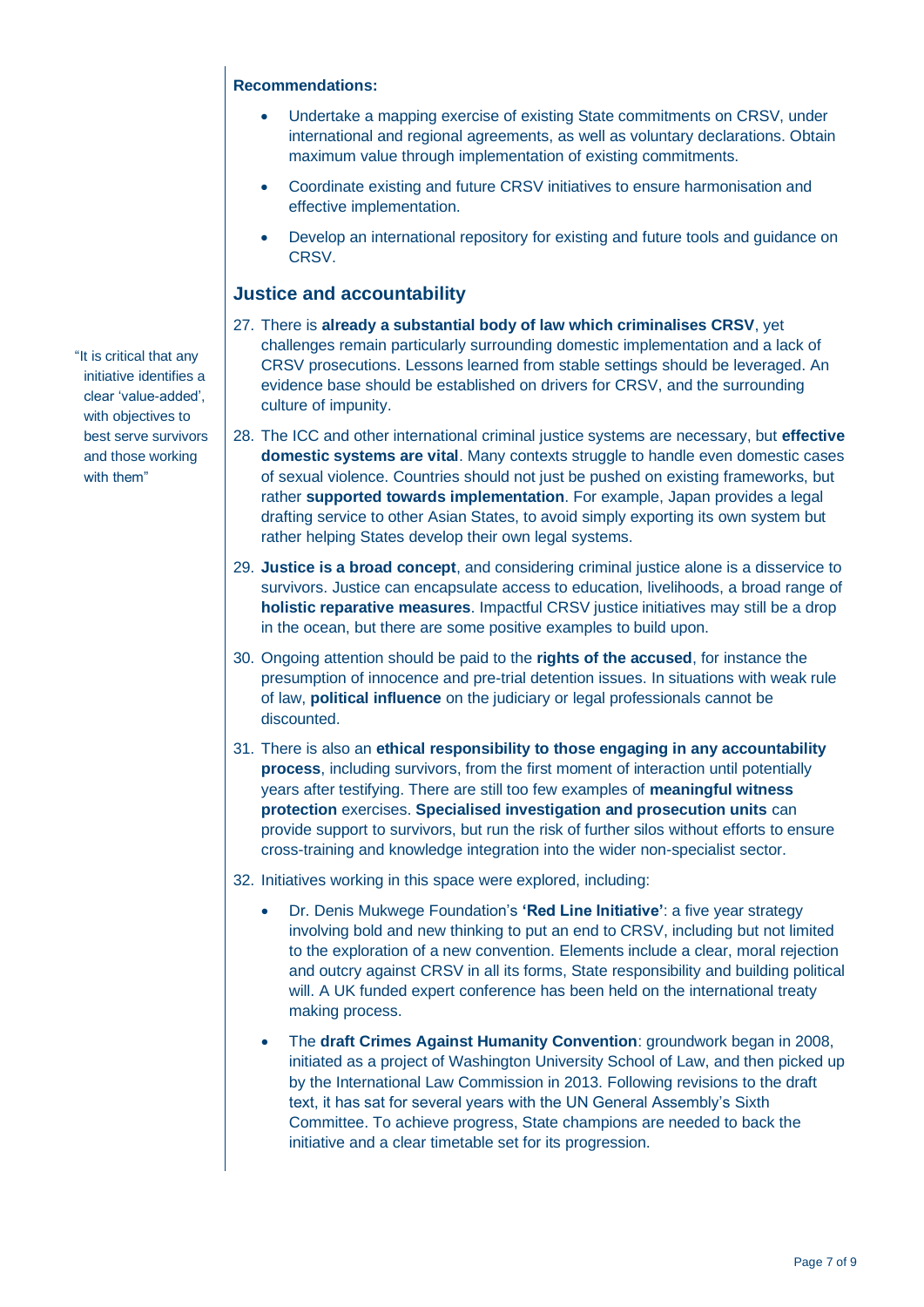- The UK's proposal for a **new CRSV Convention**: announced by the Foreign Secretary in November 2021, efforts have since been underway to scope the parameters and potential international support for a new CRSV initiative. Results of an independent scoping were discussed, including the potential objectives for an initiative as well as its form, with potential for a soft law approach through a CRSV Declaration instead of, or building up to, a CRSV Convention. Key takeaways and lessons learned were also identified from past initiatives. Feedback is now sought on the FCDO's concept note and theory of change.
- 33. Whilst there was some limited support raised for a convention, the majority of participants, including States, **favoured a soft law initiative** and thought this more likely to be **positively received** in the current climate. Concerns were raised over **risks of duplication**, **potential dilution** of existing mandates and potentially a **significant investment of resources** to achieve little further tangible progress and potential **uncertainty for survivors**. **No clear gap** warranting a new convention had yet been identified, with strong legal infrastructure and normative frameworks already in place, and rather a focus could be addressing the **lacklustre implementation of existing commitments**.

- Shift from what's criminalised on paper, to what's happening in practice on the ground in conflict-affected States. Draw justice actors' attention to examples of good practice for domestic implementation.
- Reframe justice as a journey, not centred purely on criminal convictions but on empowering survivors and communities.
- Consider areas of alignment between initiatives and explore potentially productive collaborations.
- Engage broadly and frequently on any new CRSV initiative, particularly with survivor networks and conflict-affected States.

#### **Conclusions and next steps**

The core recurring themes from the Wilton Park conference were:

- **Progress:** a strong desire to build on previous initiatives and best practice, ensuring coherence across initiatives and avoiding silos, with an emphasis on drawing and building upon the evidence base.
- **Partnerships:** the importance of effective collaborations with diverse stakeholders, and for the UK to work meaningfully with States, civil society, expert practitioners, international organisations and, crucially, survivor networks.
- **Principles**: the importance of policy development better reflecting survivor needs and experiences, inclusive of minority and marginalised groups as well as the need for long-term, sustainable funding and resourcing.

This three day dialogue is part of the ongoing collaborative process to tackle CRSV through the UK's PSVI. The next steps in this process should centre on:

- A considered reflection and building upon the core themes and key recommendations emerging from the Wilton Park conference.
- After a decade of the UK implementing its PSVI, further reflection and evidence gathering is needed to establish its progress and blockages in achieving its core objectives. There is a need to identify what more can be achieved for and with survivors, and to establish concrete commitments for driving forward the initiative.